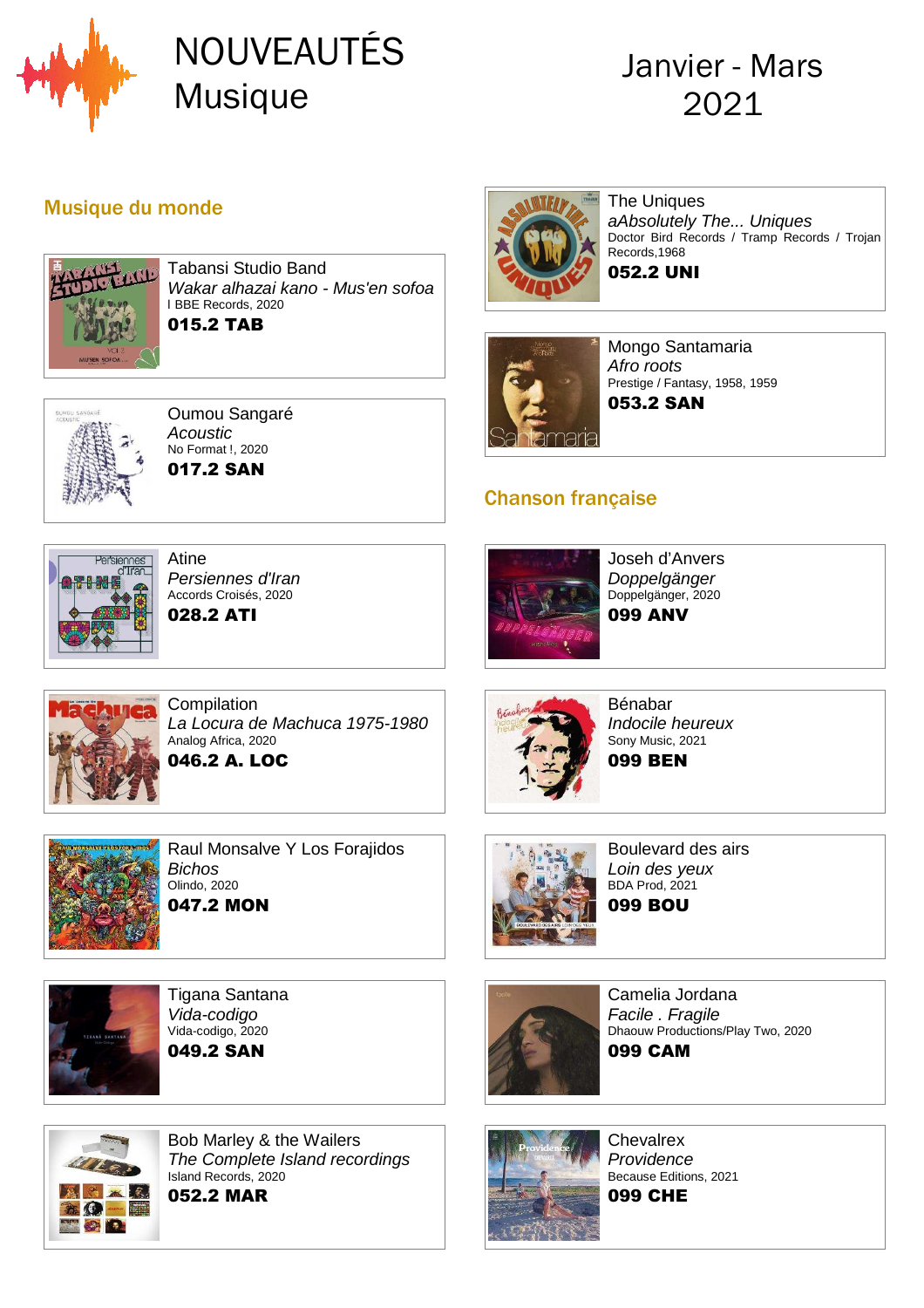

Julien Clerc **Terrion** Si on chantait, 2021 099 CLE



La Fille de la côte Angoisse et maracas Kuroneko, 2020 099 FIL



Jérémy Frerot Meilleure vie La Finca, 2021 099 FRE



Gaëtan Roussel Est-ce que tu sais ? Play Two, 2021

#### 099 ROU

#### Rap français



Hatik Chaise pliante : gold edition Low Wood, 2021 099.1 HAT

#### Rock français



Frànçois & the Atlas mountains Banane bleue Domino Recording, 2021 099 FRA



Kimberose Out Freedonia, 2021 099 KIM



Lo'jo Transe de papier Yotanka Records, 2020 099 LOJ

Pierre Perret

Raphaël

IRFAN (le label), 2021 099 PER

Mes Adieux provisoires



Feu! Chatterton Palais d'argile Caroline Records, 2021 099.2 FEU



Mesparrow Monde sensible Yotanka Records, 2021 099.2 MES



**Woodkid** S16 Green United Music, 2020 099.2 WOO

#### Jazz – Blues - Soul



**Compilation** Soul love now : The Black Fire Records story 1975-1993 Strut records, 2020 1 A. BLA





Pierrick Hardy Acoustic Quartet L'Ogre intact Emouvance, 2019 1 HAR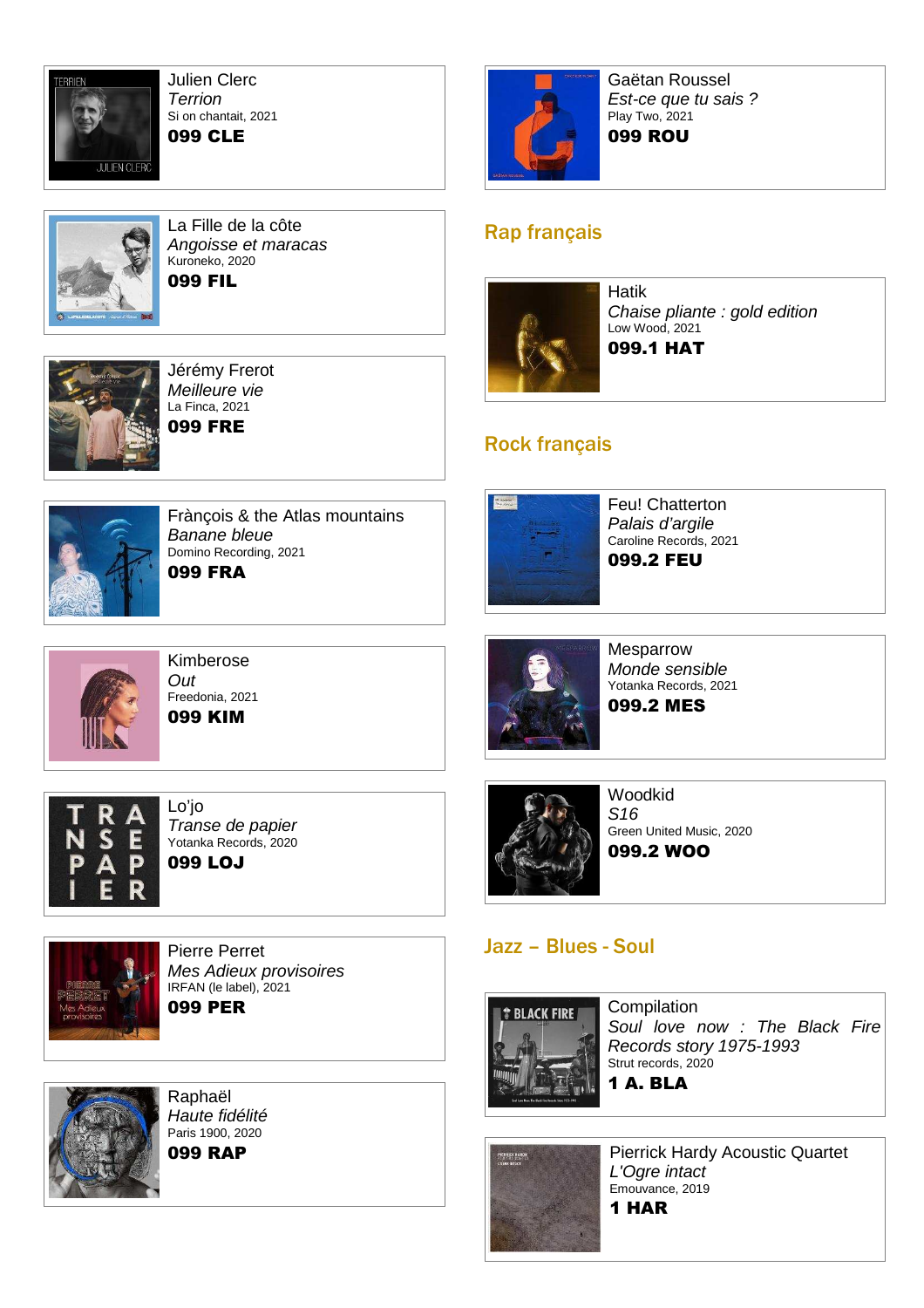

**REINHARDT** 

Alan Lee An Australian jazz anthology Jazzman Records, 2015 1 LEE

Django Reinhardt Electrified Django Label Ouest, 2020

Shintaro Quintet

Streetnoise Records / BBE Records, 1984

**Evolution** 

1 SHI

1 REI



The Heliocentrics Infinity of now Madlib Invazion, 2020

2 HEL



Shame Drunk tank pink Dead Oceans, 2021 2 SHA



**Tindersticks Distractions** City Slang, 2021 2 TIN



Aaron Frazer Introducing... Dead Oceans, 2020 180 FRA

### Pop Rock – Rap - Électro



**Balthazar Sand** [PIAS], 2021 2 BAL



Black Country, New Road For the first time Ninja Tune Records, 2021 2 BLA



Celeste Not Your Muse Polydor, 2021 2 CEL



Medicine Man Orchestra Medicine Man Orchestra Aribo Productions, 2020 294 MED

#### Open music



Kari Ikonen Impressions, improvisations and compositions Ozella Music, 2020 450 IKO

### Vinyle



Fairuz Maarifti feek Relax-In Records / Wewantsounds, 1987 024.2 FAI



**Compilation** Shaolin soul episode 2 Because Music, 2018

180 A. SHA 2